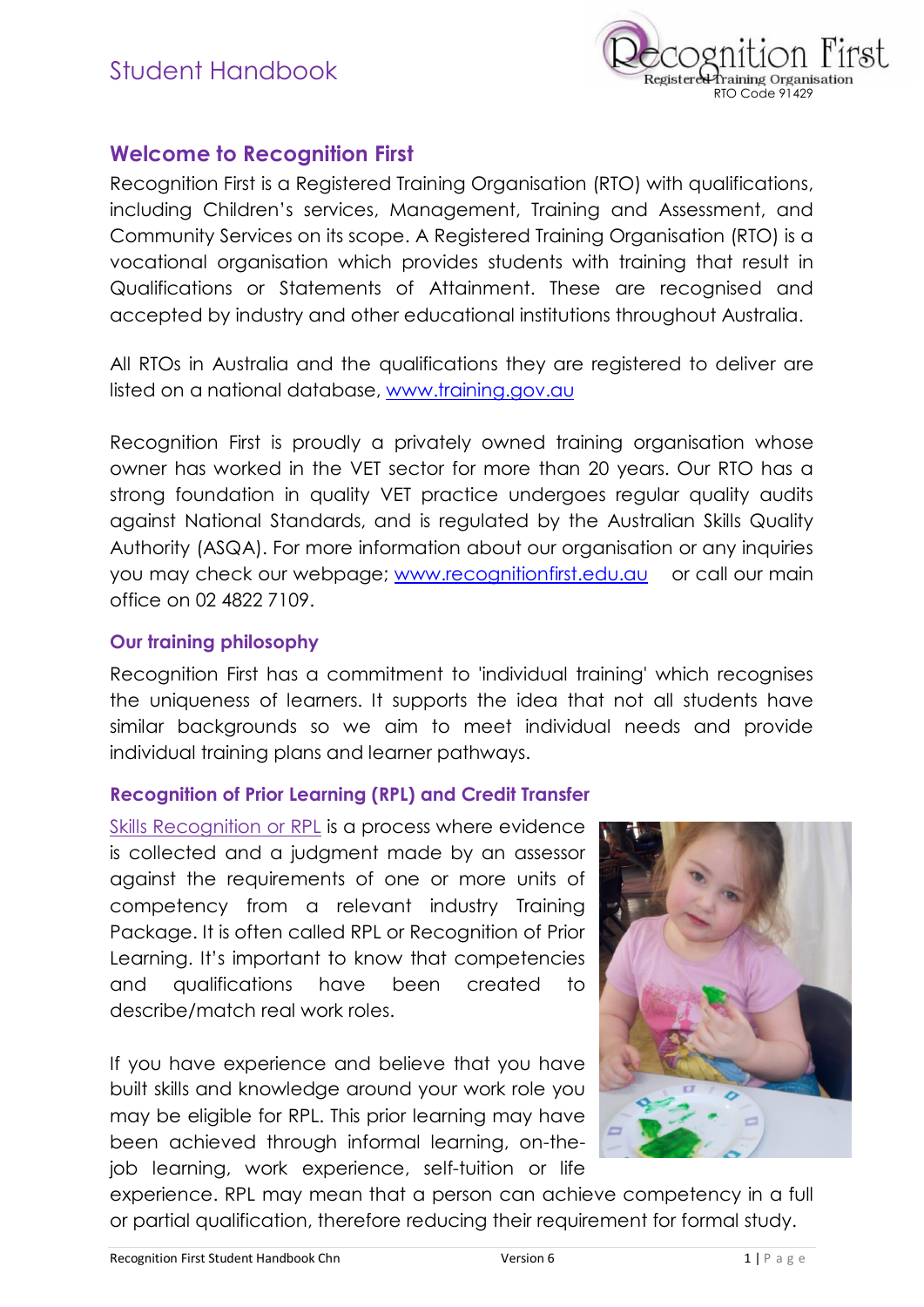

All students are given an opportunity to have their skills recognised {RPL) when they first enrol, and students are able, and encouraged, to apply for recognition at any time during their studies. To apply for RPL you need to talk to your trainer/assessor about which units you might be eligible for, and they will advise you on the evidence you need to provide. These can include (but are not limited to):

- · a resume
- a current job description
- · copies of training certificates/transcripts
- · third party references such as a performance appraisal
- · reports and other documents you have developed at work
- · confirmation of knowledge through oral assessment interviews
- · confirmation of skills through interviewing students' supervisors and managers

Credit Transfer (CT) allows individuals to count their previously completed studies achieved with other training providers such as TAFE or private RTOs and colleges toward their current qualification. It is also sometimes referred to as Advanced Standing.

To receive Credit Transfer you will need to provide certified copies of certificates AND a transcript which details the units you previously studied. Our recognition experts are ready to discuss your personalised pathway to a formal qualification. For any questions about RPL please contact your trainer.

#### **Training and assessment process**

You have enrolled in a workplace training program often called, distance or flexible delivery mode. While this program does not require you to attend classes you will need to allocate time to your study. The amount of work is not decreased by the lack of classroom attendance. The program does however recognise that as students who have workplace experience there are many areas that you may already be skilled and knowledgeable in. We will build on these experiences, increase your knowledge and expect you to practice and build skills at work.

Details on your training and assessment processes and tools is detailed in the program outline and instructions to students provided with each enrolment. We are more than happy to personally discuss your particular situation and requirements and discuss an option that will best meet you and/or your organisation's needs.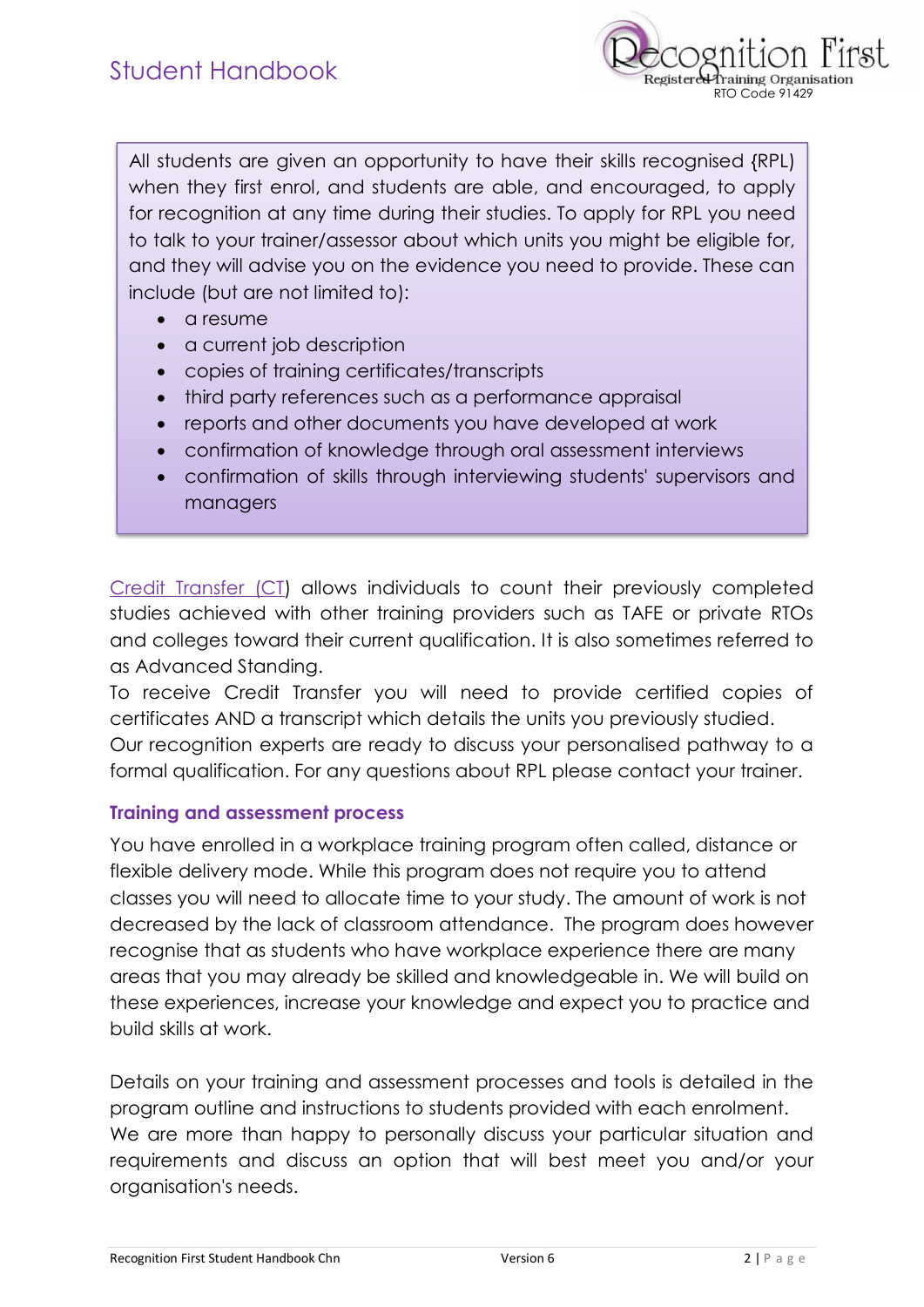#### **Requirements for Written Assessments**

The *Requirements for Written Assessments* outline the instructions that must be followed when submitting any documentation including assessments it specifies formatting expectations. Assessments which do not meet this criterion may not be accepted. A full copy of these requirements is attached to your program outline.

Registered

RTO Code 91429

training Organisation

#### **Policies and Procedures**

As a student of Recognition First you have certain rights and responsibilities when studying with our organisation, and as a Registered Training Organisation we too have responsibilities regarding our provision of services to clients. Students are encouraged to make themselves aware of Recognition First policies and procedures before and during your training. Your training and assessment will be carried out under the assumption that you have an understanding of our policies and procedures. The policies and procedures which are important for your studies have been summarised below.

Our policies and procedures are living documents and are updated regularly. Our staff will endeavour to inform you of any changes to any policies during your studies. You can also access the full and most current versions of our policies and procedures on our website:

### http://www.recognitionfirst.edu.au/policies.html

For any questions or more information about any of these policies and procedures please contact our main office on 02 4822 7109. Our trainers and staff are very happy to explain any of our policies in more detail.

#### **Student Selection**

Students are only eligible to enrol with Recognition First if they are employed in the sector they are seeking to qualify in. For example to complete the Certificate III in Early childhood education and care you must be working in a regulated childcare service.

Some funded programs have entry requirements which must be met prior to enrolment.

#### **Code of Practice**

This code sets out guidelines for the ethical conduct of Recognition First as a registered training provider, this available on our website.

#### **Client Services Policy**

Our client services are responsive to needs and delivered efficiently and effectively. Client services are continuously improved in accordance with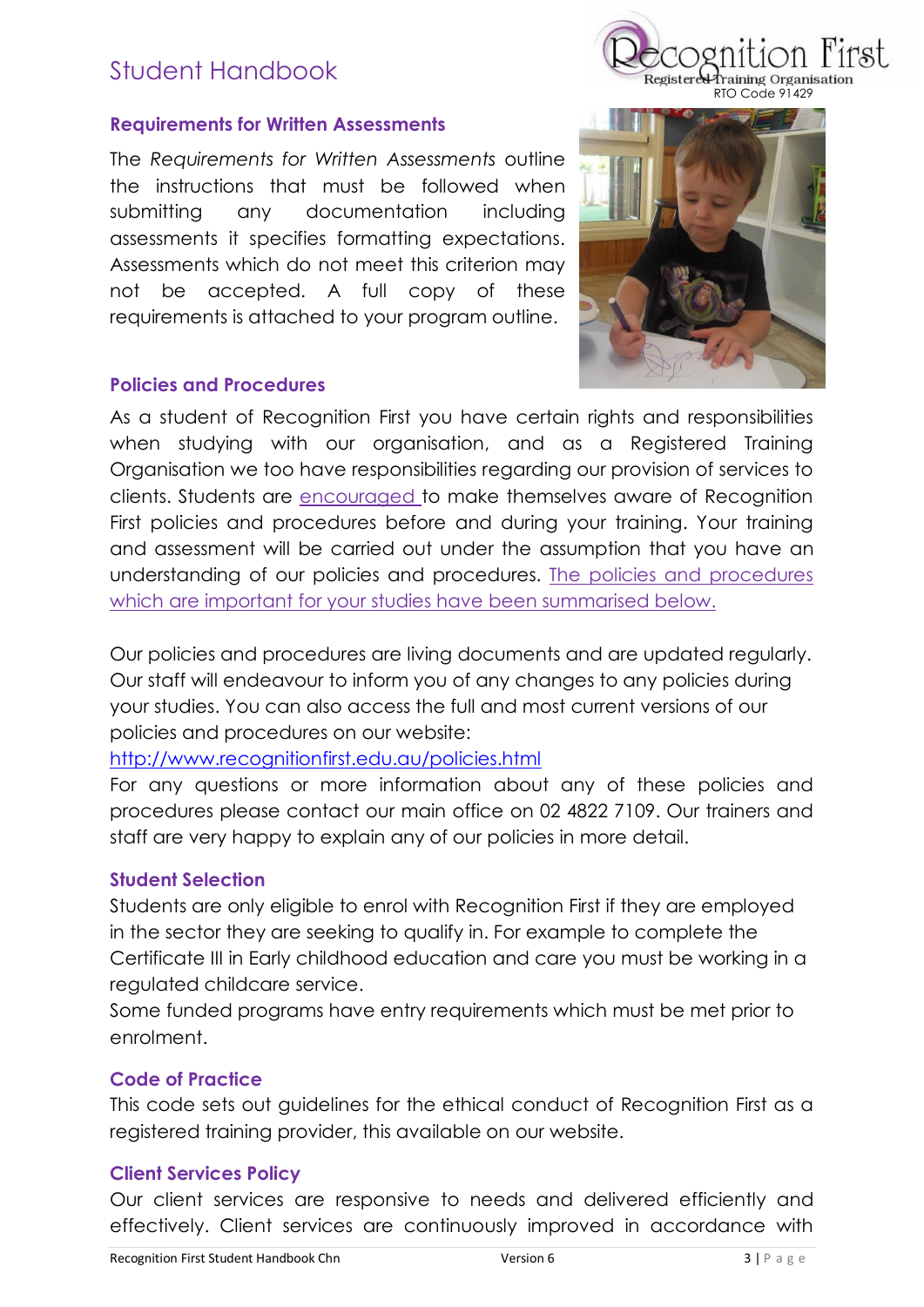

data collected about their effectiveness. Recognition First ensures that clients are provided with accurate and sufficient information to make an informed choice about their enrolment and/or agreement.

The procedure details the services we offer. We have attached a copy of this at the end of this document.

#### **Privacy Policy**

We are committed to protecting and maintaining the privacy, confidentiality, accuracy and security of our client's personal information. Recognition First has implemented measures to comply with their obligations under the Privacy and Personal Information Act 1998 (NSW) and the Privacy Act 1988. All staff



are bound by these Acts.

As a Registered Training Organisation (RTO), Recognition First complies with the Standards for National VET Regulator (NVR) Registered Training Organisations and has documented and implemented policies and procedures to assure the integrity, accuracy and currency of its records including:

Ensuring that, except as required under the SNRs or by law, information about a client is not disclosed to a third party without the written consent of the client;

#### Access by clients to their personal records

Students must use the *Third Party Information Release Form* if they would like to give permission to Recognition First to disclose information to a third party.

#### **Complaints Policy**

We acknowledge the importance of managing and resolving complaints made by our clients in an efficient and effective manner. Complaints by definition are expressions of dissatisfaction with services, facilities, policies and procedures. Whilst it is recognised that Recognition First cannot guarantee that all customers will be completely satisfied with all areas under its control, we respect each individual's right to make complaints.

The *Clients Complaints Form* is available on the Recognition First website www.recognitionfirst.edu.au/images/Client\_Complaints\_Form\_V4.pdf or directly from the Head Office if clients wish to lodge a formal complaint.

#### **Appeals Policy**

We ensure that our assessment tools and processes are: *valid, reliable, fair*  and *flexible* in accordance with the principles of assessment. There may be occasions when a client is dissatisfied with an assessment decision, in which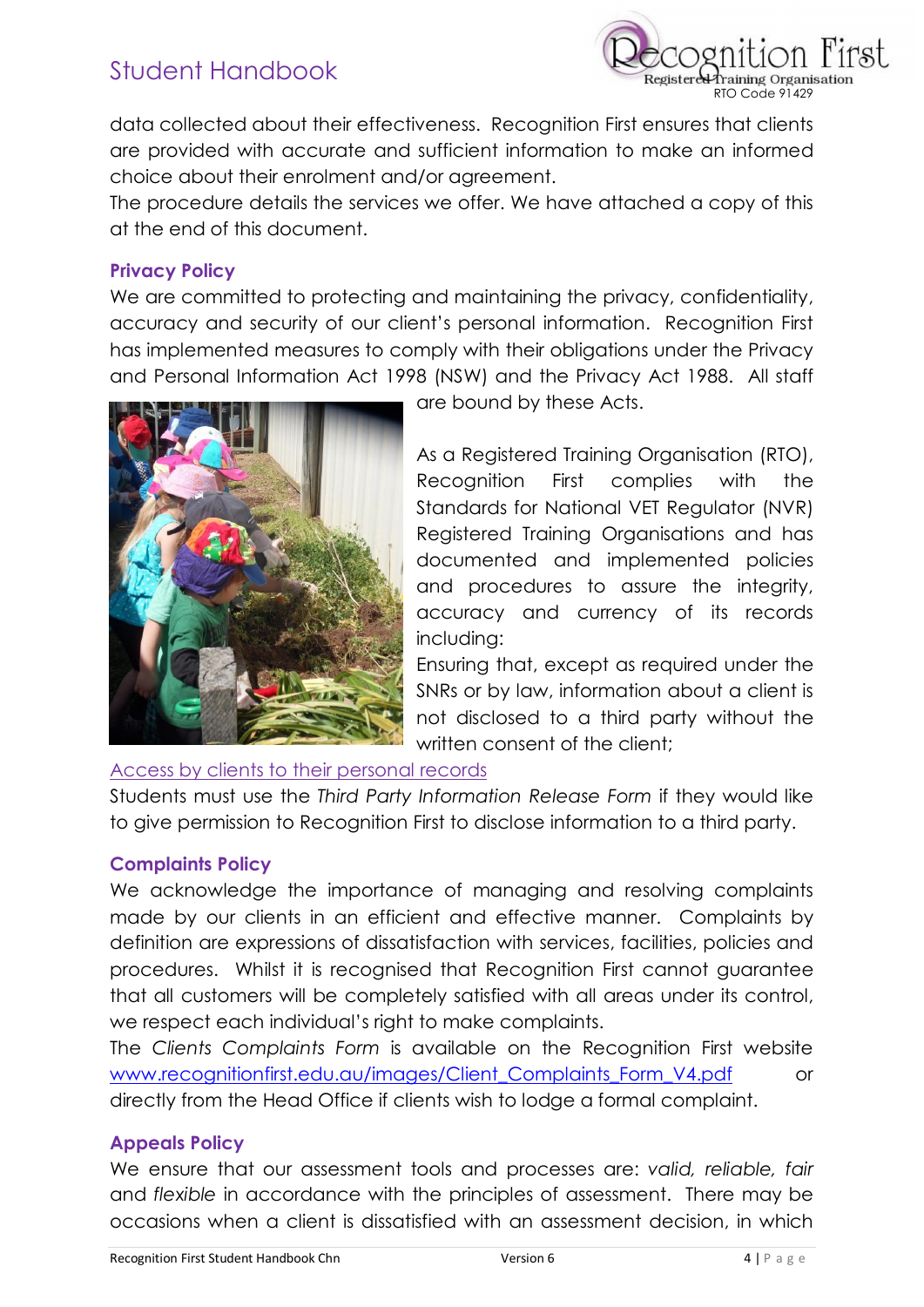

case they make seek a review of that decision. This is an appeal. Whilst it is recognised that Recognition First cannot guarantee that all clients will be completely satisfied with its assessment decisions, we respect every individual's right to appeal a decision.

The *Client Appeals Form* is available on the Recognition First website http://www.recognitionfirst.edu.au/images/Client\_Appeals\_Form\_V4.pdf or directly from the Head Office if clients wish to appeal an assessment decision.

#### **Access and Equity**

"Individual training" recognises the uniqueness of learners. It supports the idea that there may not be a homogeneous background within a client group and so achieves its mission by meeting individual needs and providing individual training plans and learner pathways.

#### **Fees and Refunds**

This policy applies to fees, charges and refunds applicable to the provision of training including students undertaking training under Government Training Contracts and students and clients paying full fees. Recognition First ensures that fees, charges and refunds are collected and administered in accordance with the provisions of applicable legislation and contractual requirements.

All fees and costs are determined and agreed to prior to enrolment.

## **Legislative requirements**

All personnel are required to be aware of their responsibilities in relation to Commonwealth and State legislative and regulatory requirements relevant to their work sector including but not limited to;

- · Work Health and Safety Act 2011
- · Work Health and Safety Regulations 2011
- · Anti-Discrimination Legislation
	- o Age Discrimination Act 2004
	- o Australian Human Rights Commission Act 1986
	- o Disability Discrimination Act 1992
	- o Racial Discrimination Act 1975
	- o Sex Discrimination Act 1984
- · National Vocational Education and Training Regulator Act 2011
- · Privacy Act 1988
- · Privacy and Personal Information Protection Act 1998 (NSW)
- · Child Protection
- · National Education and Care Regulations and Standards.